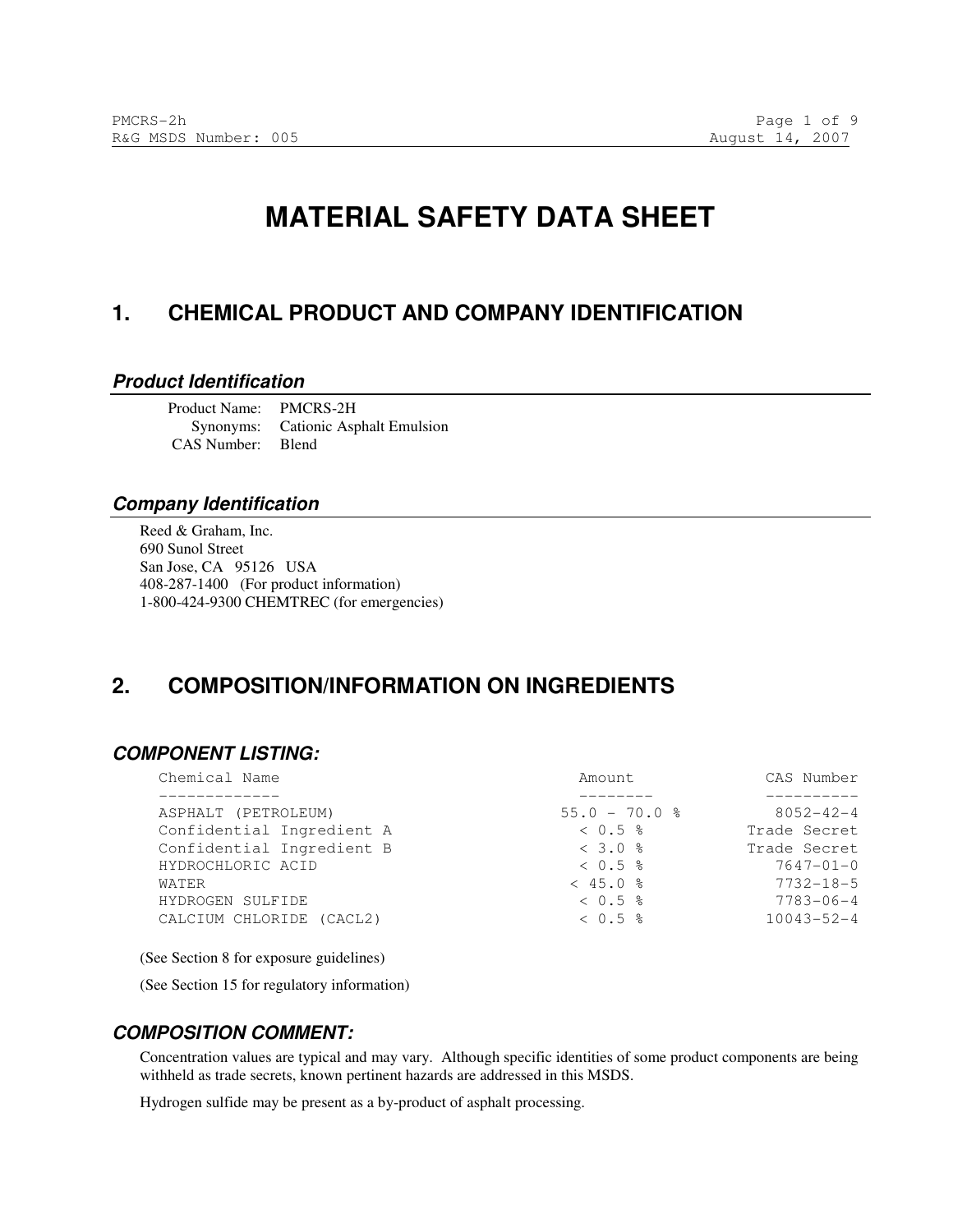## **HAZARDS DISCLOSURE**

This product contains hazardous materials as defined by the OSHA Hazard Communication Standard 29 CFR 1910.1200.

As defined under Sara 311 and 312, this product contains materials that are acute hazards.

## **MISCELLANEOUS:**

This material does not have established exposure limits.

## **3. HAZARDS IDENTIFICATION**

| ******************<br>***********************<br><b>EMERGENCY OVERVIEW</b> |                                                    |        |  |  |  |
|----------------------------------------------------------------------------|----------------------------------------------------|--------|--|--|--|
| ∗                                                                          |                                                    | ∗      |  |  |  |
|                                                                            | <b>CAUTION</b>                                     | $\ast$ |  |  |  |
|                                                                            |                                                    | $\ast$ |  |  |  |
|                                                                            | May cause skin and eye irritation. Dilute with     | $\ast$ |  |  |  |
|                                                                            | water. For hot product, immediately immerse in or  | $\ast$ |  |  |  |
|                                                                            | flush the affected area with large amounts of cold | ж      |  |  |  |
| ∗                                                                          | water to dissipate heat. Do not allow material to  | $\ast$ |  |  |  |
| ∗                                                                          | completely dry. Fumes from heated material may be  | ж      |  |  |  |
|                                                                            | irritating. Aspiration hazard if swallowed – can   | ж      |  |  |  |
|                                                                            | cause lung damage.                                 | $\ast$ |  |  |  |
| ж                                                                          |                                                    | $\ast$ |  |  |  |
|                                                                            |                                                    |        |  |  |  |

HMIS Rating –

Health: 2 Flammability: 0 Reactivity: 0 Personal Protection Index: 1

NFPA Rating –

Health: 2 Flammability: 0 Reactivity: 0 Special Hazard: Corrosive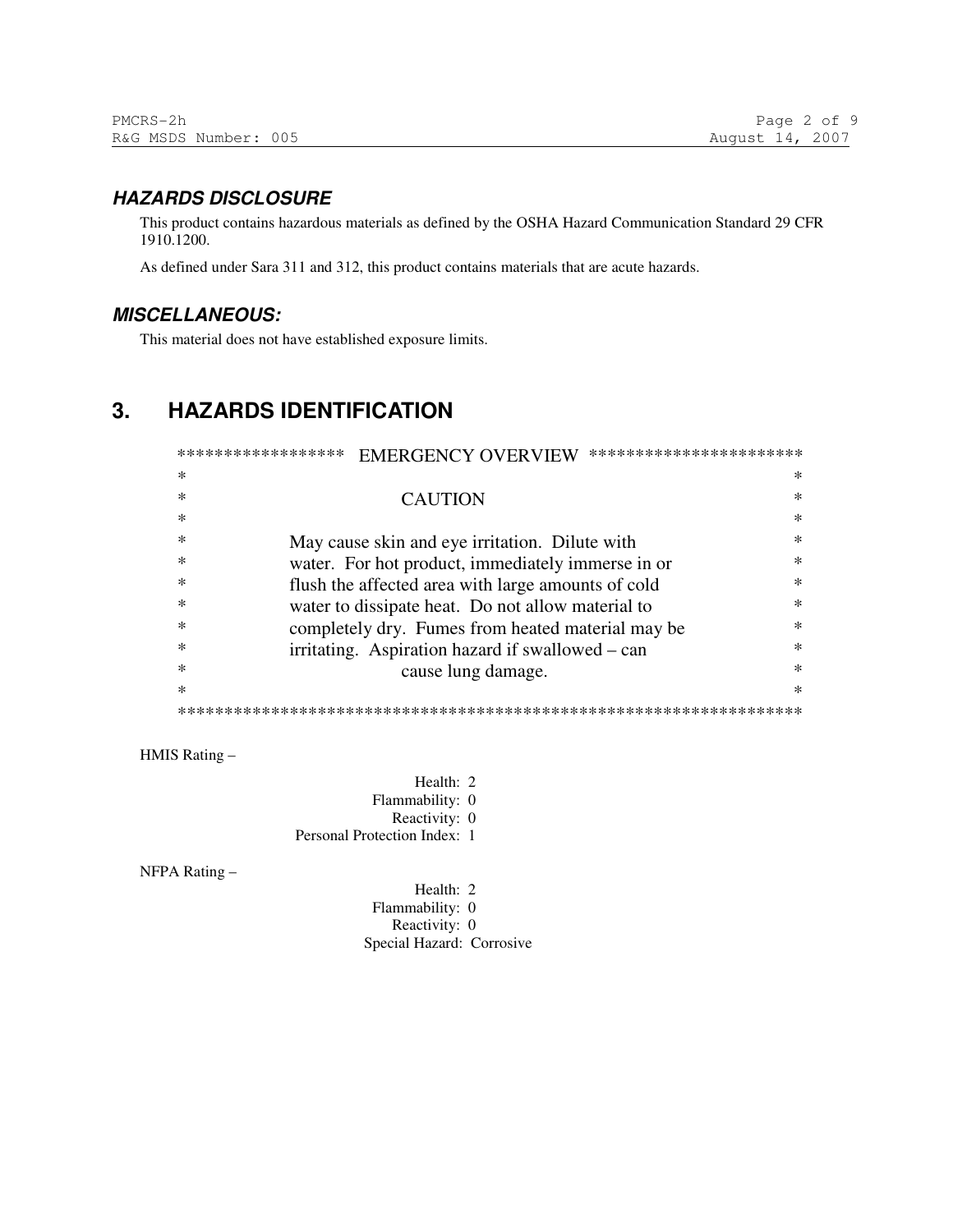## **POTENTIAL HEALTH EFFECTS**

#### **EYE:**

Corrosive. Direct contact may cause eye irritation. Exposure to vapors, fumes, or mists may cause irritation. Contact with heated material may cause eye burns and permanent tissue damage.

#### **SKIN:**

Avoid prolonged or repeated contact with skin. Prolonged or repeated contact may irritate the skin and cause a skin rash (dermatitis).

#### **INHALATION:**

Avoid breathing vapors or mists. Prolonged or excessive inhalation may cause respiratory tract irritation.

Hydrogen sulfide can cause respiratory paralysis and death depending on the concentration and duration of exposure.

#### **INGESTION:**

Substance may be harmful if swallowed. Irritating to mouth, throat, and stomach.

#### **SIGNS AND SYMPTOMS OF EXPOSURE:**

Exposure to hot material may cause thermal burns. Vapors may have an offensive odor which may cause headaches, nausea, and vomiting. Symptoms of overexposure include: fatigue, tearing of eyes, burning sensation in the throat, cough, chest discomfort and skin irritation.

## **CHRONIC EFFECTS:**

No known hazards in normal industrial use.

#### **CARCINOGENICITY INFORMATION:**

IARC has determined that there is inadequate evidence that asphalts are carcinogenic to humans. While brief or intermittent skin contact with this product is not expected to cause harm, those workers who do not practice good personal hygiene and who are exposed repeatedly via skin contact may be at risk.

## **MEDICAL CONDITIONS AGRAVATED BY EXPOSURE:**

Disorders of the kidney, liver, skin and respiratory system.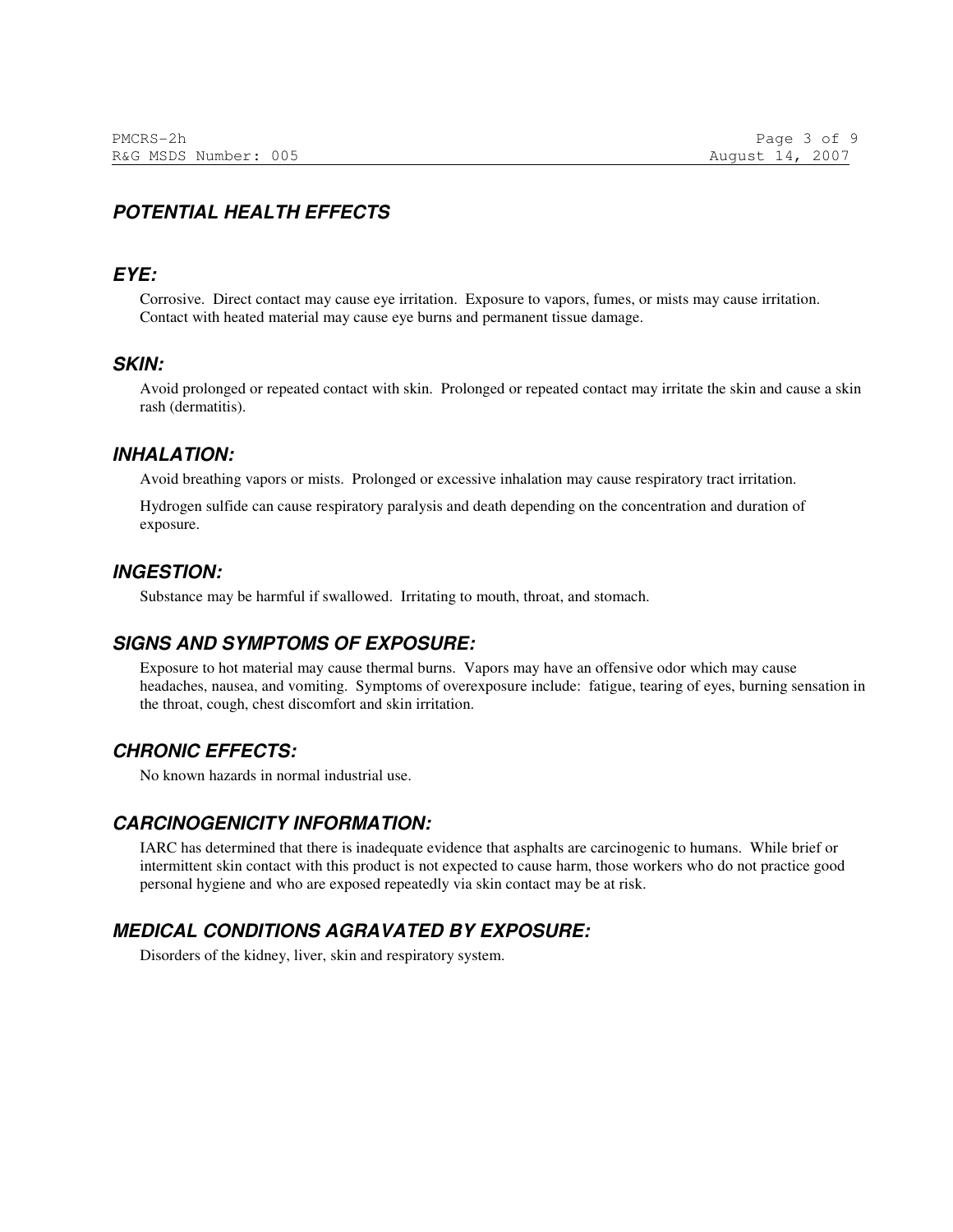## **4. FIRST AID MEASURES**

### **EYE CONTACT FIRST AID:**

Hold eyelids apart and flush eyes with plenty of water for at least 15 minutes. Get medical attention if irritation develops or persists. Burns due to contact with heated material require immediate medical attention.

### **SKIN CONTACT FIRST AID:**

Wash skin with soap and water. Wear protective gloves to minimize skin contamination. For hot material exposure, DO NOT try to remove solidified material from the skin. DO NOT try to dissolve with solvents or thinners.

#### **INHALATION FIRST AID:**

At elevated temperatures may cause irritation of the eyes and respiratory tract. Although this product is not known to cause respiratory problems, if breathing is difficult, safely remove victim to fresh air and provide oxygen. Get immediate medical attention.

#### **INGESTION FIRST AID:**

Get immediate medical attention. Do not induce vomiting due to danger of aspirating liquid into lungs. Gastric lavage may be required.

### **STATEMENT OF PRACTICAL TREATMENT:**

Get prompt medical attention. Dilute with water. If solidified, treat as neat asphalt.

## **5. FIRE FIGHTING MEASURES**

#### **FLAMMABLE PROPERTIES**

COC Flash Point: None TCC Flash Point: None Autoignition Temperature: N/A

## **FLAMMABLE LIMITS IN AIR**

LEL: N/A UEL: N/A

#### **FLAMMABLE PROPERTIES:**

Product is an aqueous solution. Heated product may produce hazardous fumes, decomposition products or residues. Small quantities of hydrogen sulfide may be released upon heating.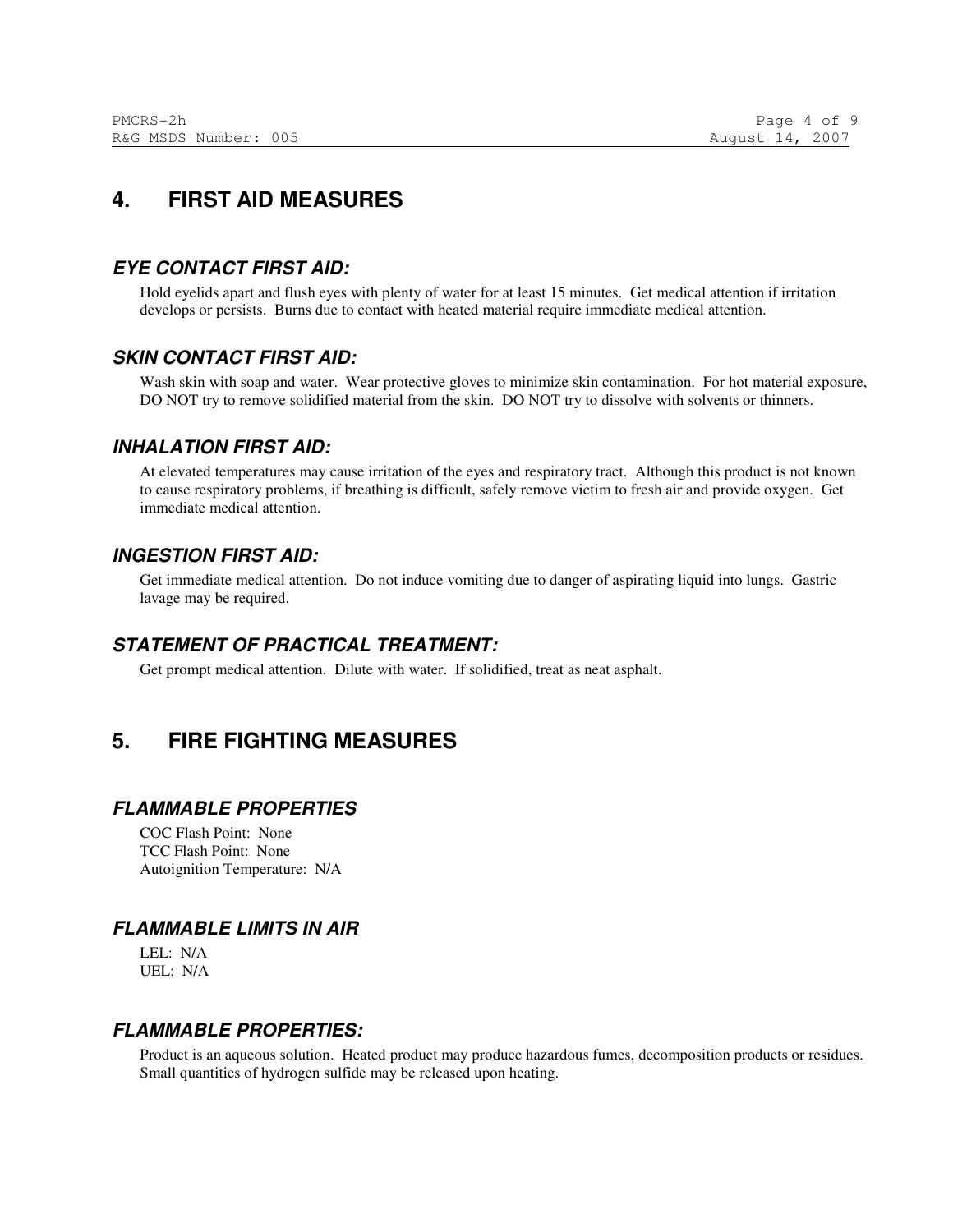| PMCRS-2h             | Page 5 of 9     |  |
|----------------------|-----------------|--|
| R&G MSDS Number: 005 | August 14, 2007 |  |

#### **EXTINGUISHING MEDIA:**

Use alcohol foam, carbon dioxide, or water spray when fighting fires involving this material. Exercise care when using water as contact with hot asphalt products may produce steam and violent foaming.

#### **FIRE FIGHTING INSTRUCTIONS:**

As in any fire, wear self-contained breathing apparatus pressure-demand MSHA/NIOSH (approved or equivalent) and full protective gear. Decomposition may produce fumes, smoke, oxides of carbon and hydrocarbons, and possible small quantities of hydrogen sulfide.

#### **COMBUSTION PRODUCTS:**

Avoid breathing vapors from heated material. Combustion may produce CO, NOx, SOx and reactive hydrocarbons.

## **6. ACCIDENTAL RELEASE MEASURES**

#### **SAFEGUARDS (PERSONNEL):**

Observe precautions in Protective Equipment section.

#### **INITIAL CONTAINMENT:**

Clean up spills immediately, observing precautions in Protective Equipment section. Contain spilled liquid with sand or earth.

#### **LARGE SPILLS PROCEDURE:**

Stop the source of the leak or release. Clean up releases as soon as possible, observing precautions in Exposure Controls/Personal Protection. Contain liquid to prevent further contamination of soil, surface water or groundwater. Large spillage should be dammed-off and pumped into containers.

#### **SMALL SPILLS PROCEDURE:**

Absorb spills with inert material.

## **7. HANDLING AND STORAGE**

#### **SHELF LIFE: (in original, sealed containers)**

1 day @ 82.2 C

#### **HANDLING (PHYSICAL ASPECTS):**

When handling hot material, use protective clothing impervious to this material.

#### **STORAGE PRECAUTIONS:**

Do not store at temperatures above 82°C.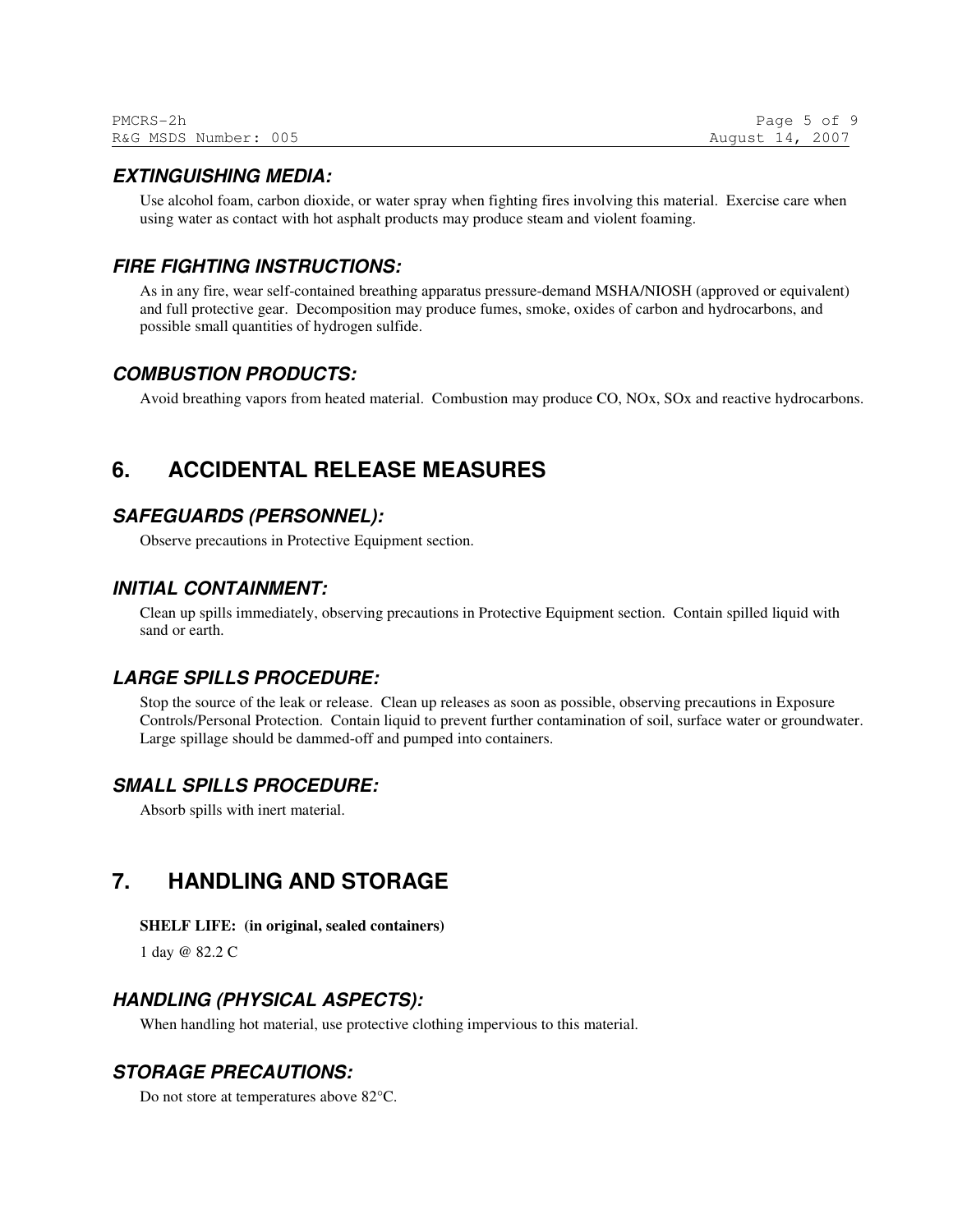## **8. EXPOSURE CONTROLS / PERSONAL PROTECTION**

### **ENGINEERING CONTROLS:**

Facilities storing or utilizing this material should be equipped with an eyewash facility and a safety shower.

## **EYE / FACE PROTECTION REQUIREMENTS:**

Where contact with this material is likely, eye protection is recommended.

### **SKIN PROTECTION REQUIREMENTS:**

Selection of specific items such as gloves, boots, apron or full-body suit will depend on operation.

## **RESPIRATORY PROTECTION REQUIREMENTS:**

When there is potential for airborne exposures in excess of applicable limits, wear NIOSH/MSHA approved respiratory protection.

### **EXPOSURE GUIDELINES:**

HYDROCHLORIC ACID Recommended Exposure Limit: 5 ppm OSHA PEL: 5 ppm, 7 mg/m^3 OSHA TWA: 5 ppm, 7.5 mg/m^3 OSHA Ceiling Limit: 5 ppm, 7 mg/m^3 Skin Designation: Yes

HYDROGEN SULFIDE OSHA TWA: 10 ppm, 14 mg/m^3 OSHA STEL: 15 ppm

## **9. PHYSICAL AND CHEMICAL PROPERTIES**

| VOLATILE ORGANIC COMPOUNDS (VOC) : <2% |  |
|----------------------------------------|--|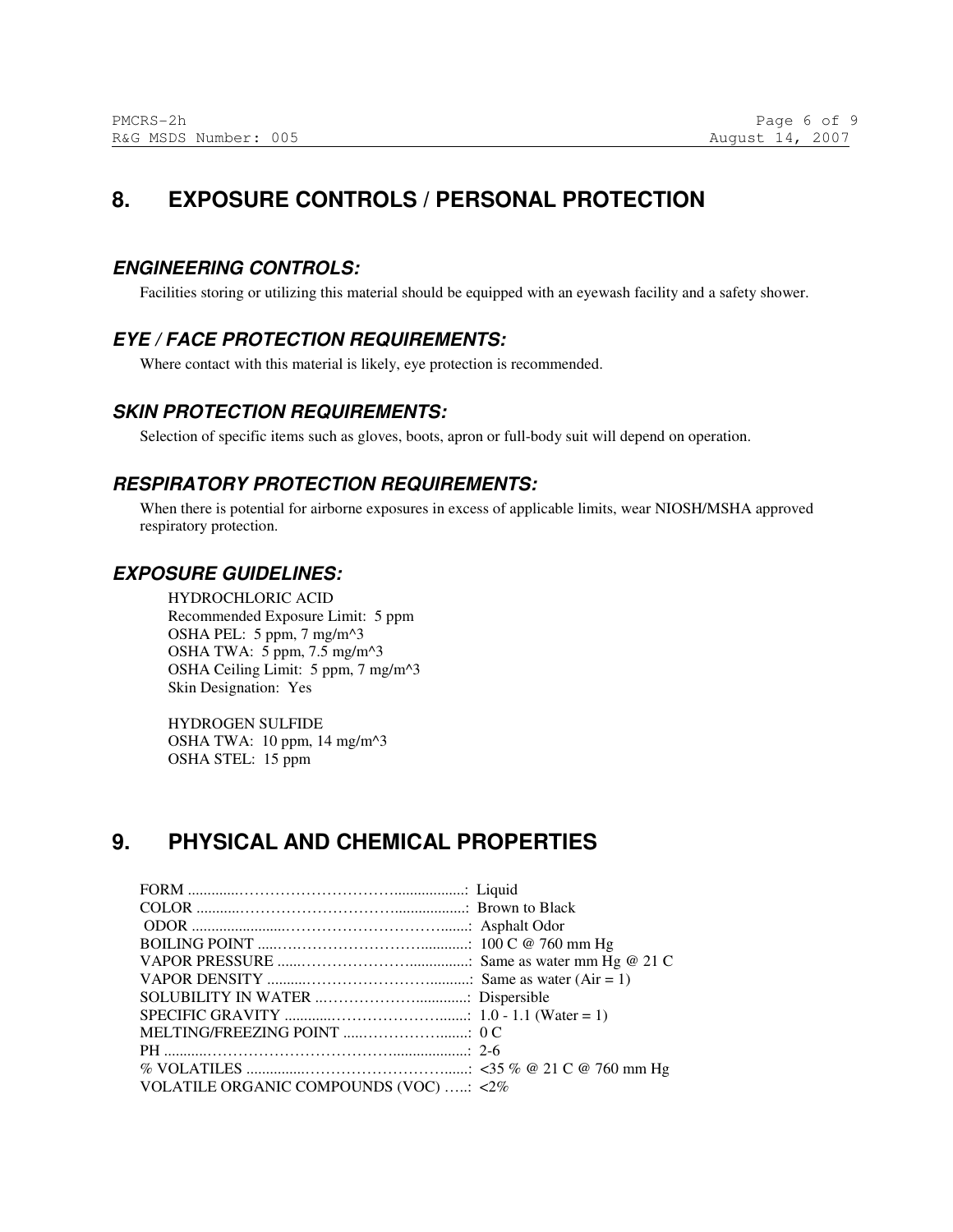## **10. STABILITY AND REACTIVITY**

### **STABILITY:**

This compound is stable at ambient conditions.

### **POLYMERIZATION:**

Hazardous polymerization will not occur.

### **INCOMPATIBILITY WITH OTHER MATERIALS:**

Avoid contact with strong bases.

## **DECOMPOSITION:**

Decomposition will not occur if handled and stored properly.

## **CONDITIONS TO AVOID:**

Avoid extreme temperatures.

## **11. TOXICOLOGICAL INFORMATION**

This material or all of its components are listed on the Inventory of Existing Chemical Substances under the Toxic Substance Control Act (TSCA).

## **12. ECOLOGICAL INFORMATION**

#### **ENVIRONMENTAL HAZARDS:**

This material should be prevented from uncontrolled applications to soil or earth. This material is a water pollutant and should be prevented from entering storm water and sewage drainage systems and bodies of water.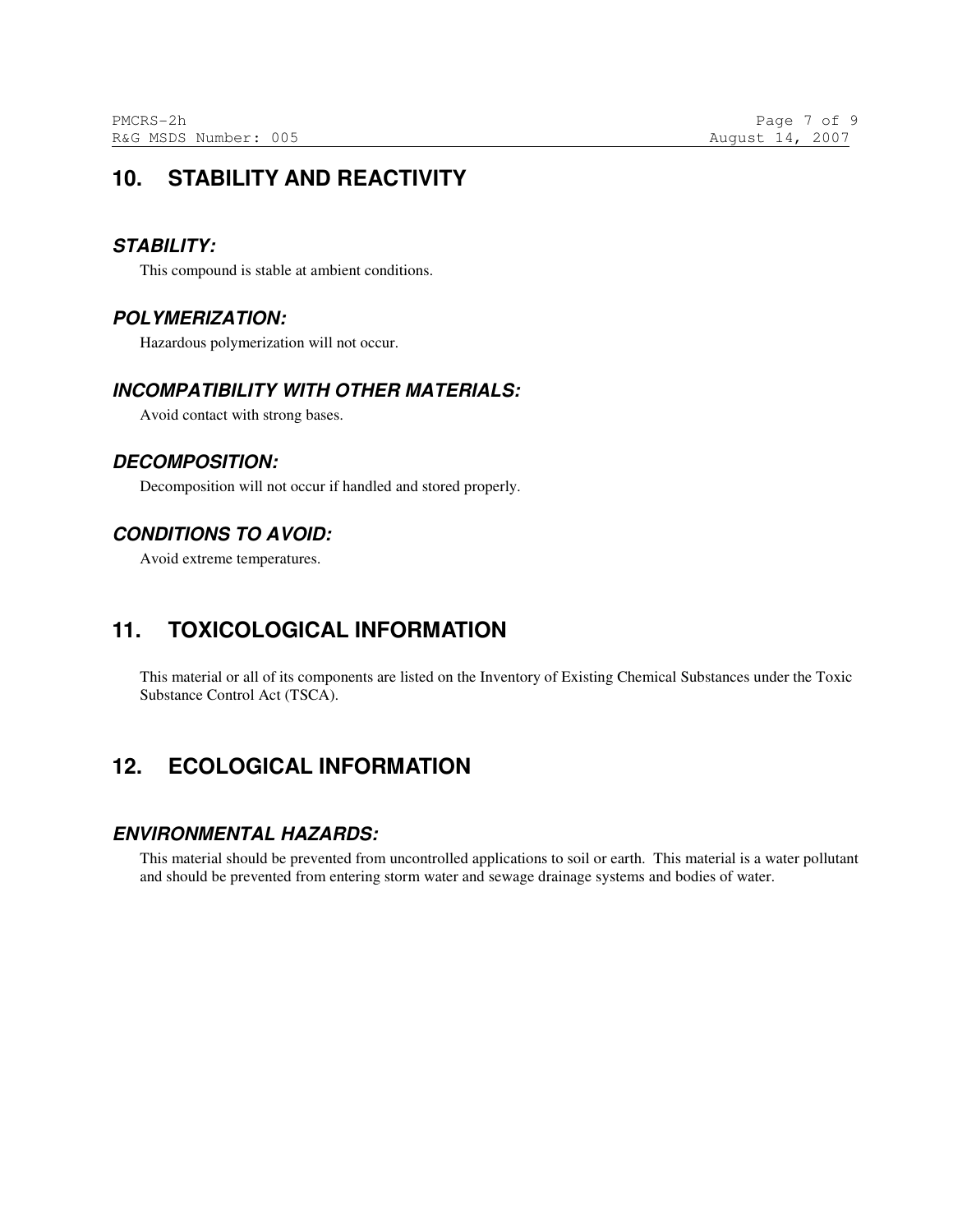## **13. DISPOSAL CONSIDERATIONS**

### **WASTE DISPOSAL:**

Treat or dispose of waste material in accordance with all local, state/provincial, and national requirements. Avoid disposal into waste water treatment facilities.

### **CONTAMINATED MATERIALS:**

Treat as product waste.

### **CONTAINER DISPOSAL:**

Uncleaned empty containers should be disposed of in the same manner as the contents.

## **14. TRANSPORTATION INFORMATION**

PRODUCT LABEL ........…..: PMCRS-2H D.O.T. SHIPPING NAME ...: Non Regulated, Water Based Asphalt Emulsion D.O.T. HAZARD CLASS ....: Non-Hazardous

## **15. REGULATORY INFORMATION**

**EEC Symbols and Indications of Danger:**  Irritant (Xi), Corrosive (C)

#### **R-Phrases:**  R34 - Causes burns. R36/37/38 - Irritating to eyes, respiratory system, and skin.

**WHMIS Hazard Symbols:**  Class E - Corrosive Material

**Canadian Disclosure List**  HYDROCHLORIC ACID (7647-01-0)

**SARA Title III - Section 313**  HYDROCHLORIC ACID (7647-01-0)

**CERCLA Hazardous Substances**  HYDROCHLORIC ACID (7647-01-0) -- RQ 5000 lb HYDROGEN SULFIDE (7783-06-4) -- RQ 100 lb